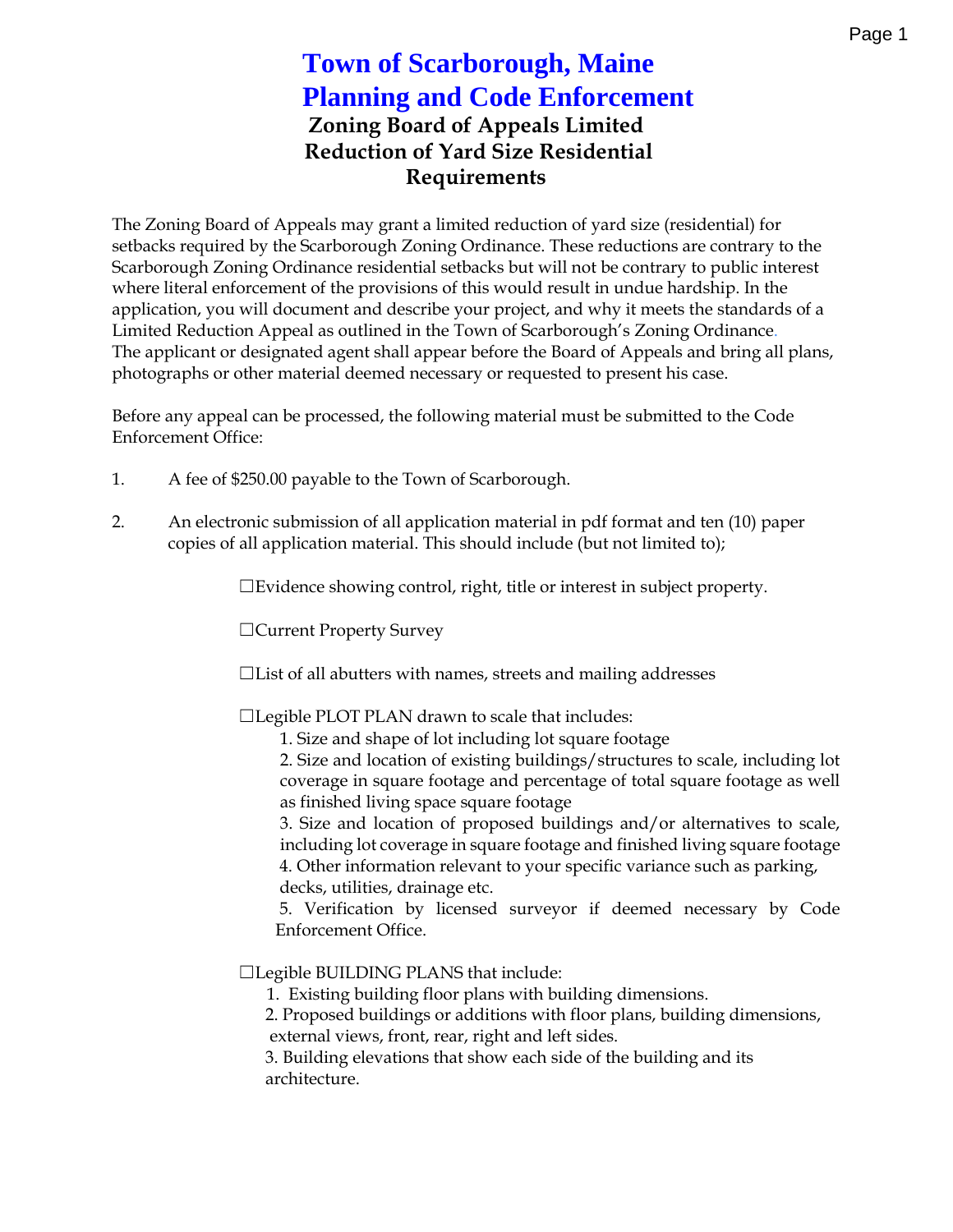## **Town of Scarborough, Maine Planning and Code Enforcement**

The Zoning Board of Appeals meets the second Wednesday of each month at 7:00 P. M. All materials pertaining to the appeal must be submitted to the Code Enforcement Office no later than the **20th** of the preceding month. If the 20th falls on a weekend, the materials must be submitted on the prior Friday.

**PLEASE NOTE:** Be prepared to answer all questions pertaining to the specific type of appeal requested.

## **\*DEFINITION OF A LIMITED REDUCTION OF YARD SIZE RESIDENTIAL**

To hear and decide requests for a limited reduction of required yard size for a lot in residential use in order to permit (i) the expansion or enlargement of an existing building or structure, (ii) the construction of a new building or structure which will be accessory to an existing building or structure, (iii) the construction of a new building or structure on a vacant nonconforming lot of record.

A limited reduction of yard size may be granted only by a majority vote of those members' present and voting and may include such conditions and safeguards as are appropriate under this Ordinance. As used in this subsection (5): "limited reduction of yard size" means the reduction of a required front yard by no more than ten feet or the reduction of a required side or rear yard by no more than five feet; "lots in residential use" means a lot on which a dwelling exists on July 3, 1991 or a vacant nonconforming lot or record on which a dwelling is proposed.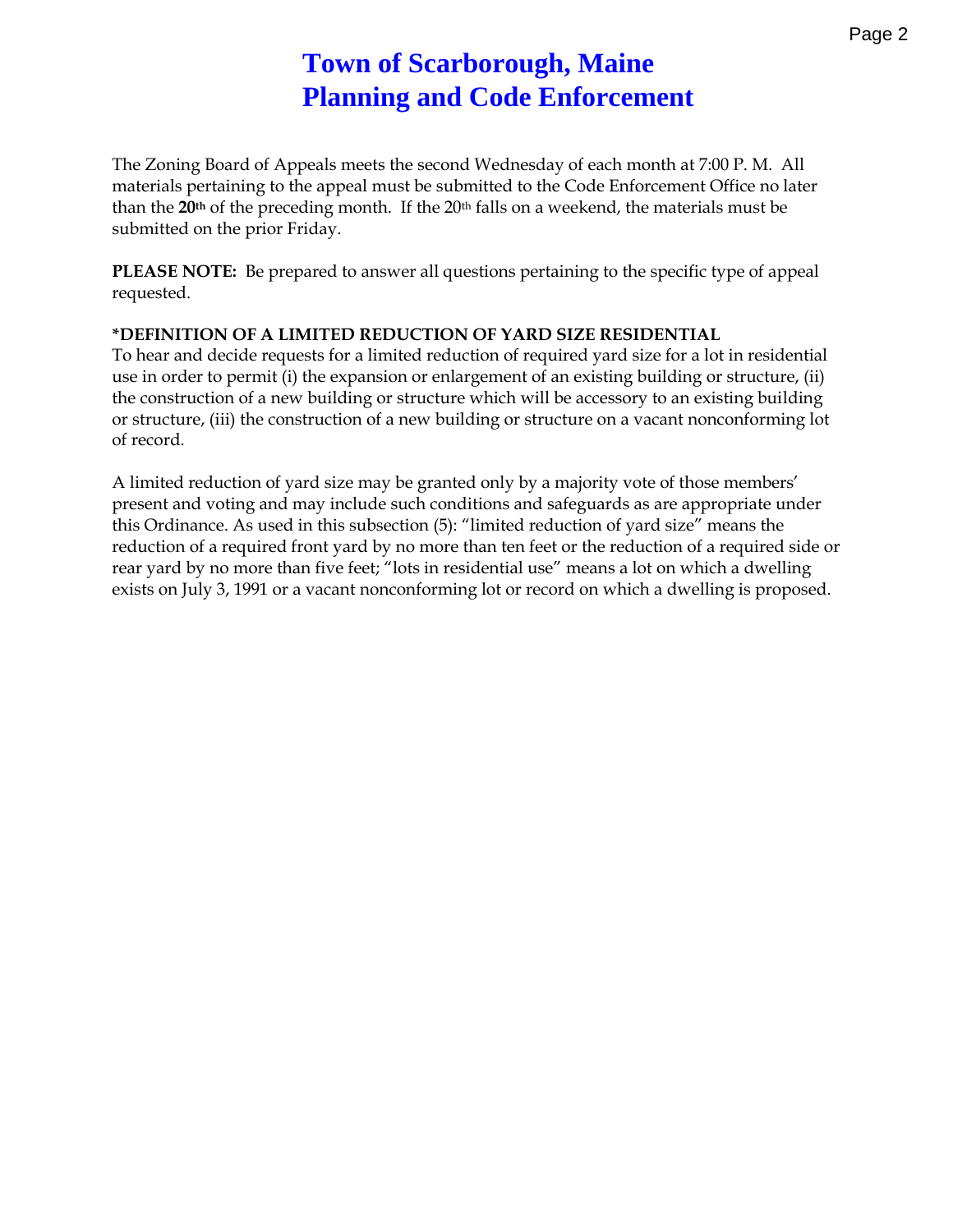Application for a Limited Reduction of Yard Size F

| Nature of Right, title or interest in subject property:__________________________ |                                      |
|-----------------------------------------------------------------------------------|--------------------------------------|
| Assessors Map & Lot Number:                                                       | Zoning District:__¶                  |
| Is the property located in a Shoreland Zone?                                      | $Yes_{---}$ $No_{---}$               |
| Is the property located in a Flood Zone?                                          | $Yes$ <sub>____</sub> $\vert$ No____ |
|                                                                                   |                                      |

| Name of Representative:                              |  |
|------------------------------------------------------|--|
| (if other than property owner)                       |  |
| Representative Mailing Address: ____________________ |  |
| Representative Phone Number: ____________________    |  |
| RepresentaMad Address:___________________            |  |
|                                                      |  |

PROJECT DESCRIPTION AND CIRCUMSTANCES

A. Generally describe the project and why a limited reduction needed :

B. List the exact dimensional reduction requested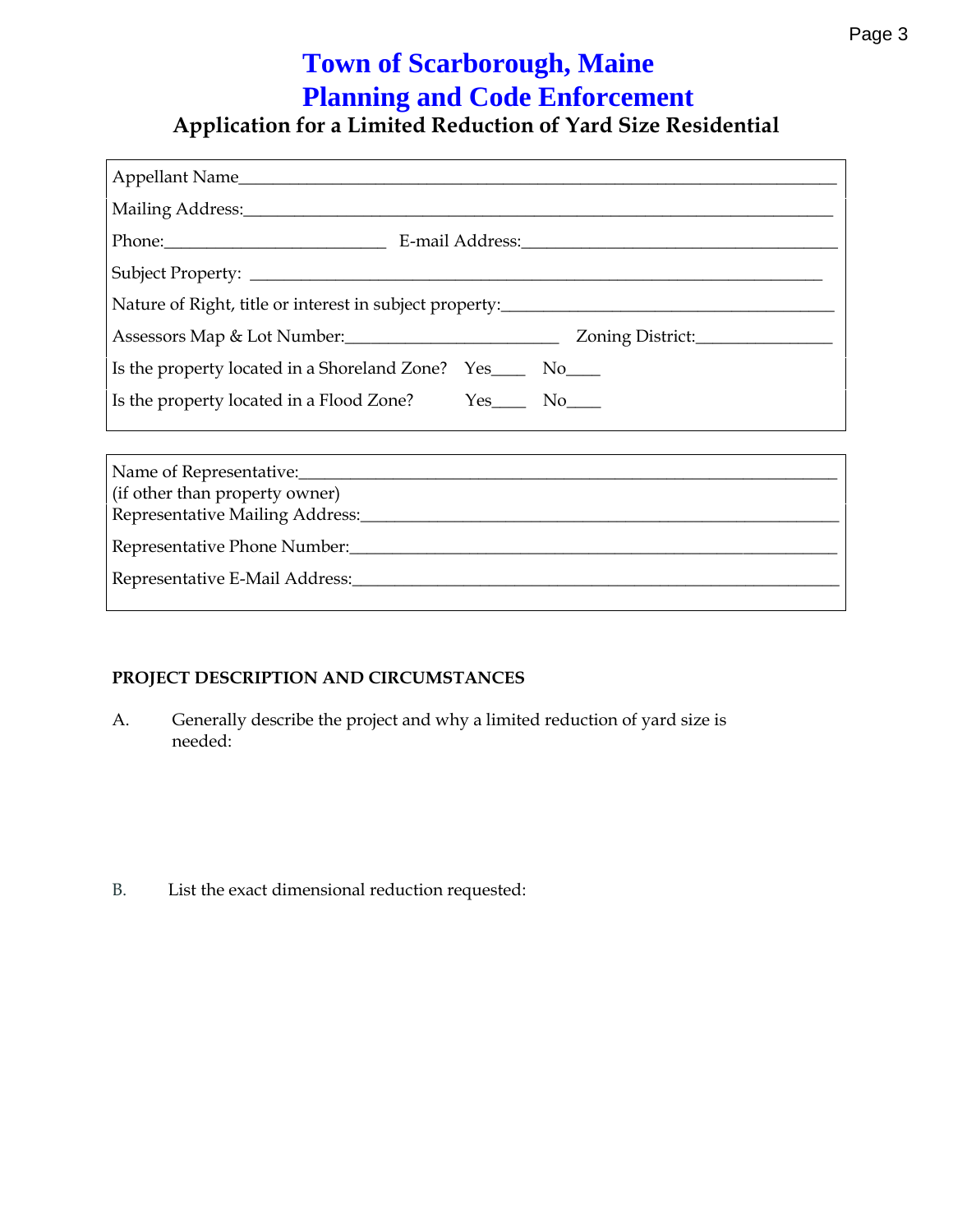- C. The applicant for a limited reduction of yard size (residential) following: Please explain how your situatidome Im wets the criteria
	- 1) The existing buildings or structures on the lot for which the Lim Size Residential is requested were erected prior to July 3, 1991 nonconforming lot: of record

2) The requested reduction is reasonably necessary to permit the o property  $\epsilon$ oams enjoy the property in essentially the same manne properties are utilized in the zoning district:

3) Due to the physical features of the lot and/or the location of ex lot, it would not be practical to construct the proposed expansion structure in conformance with the curseinely eaqpupiremane hetsy ard

4) The impacts and effects of the enlargement, expanise compor new b existing uses in the neighborhood will not be substantially diffe the impacts and effects of a building or structure which conform requirement: